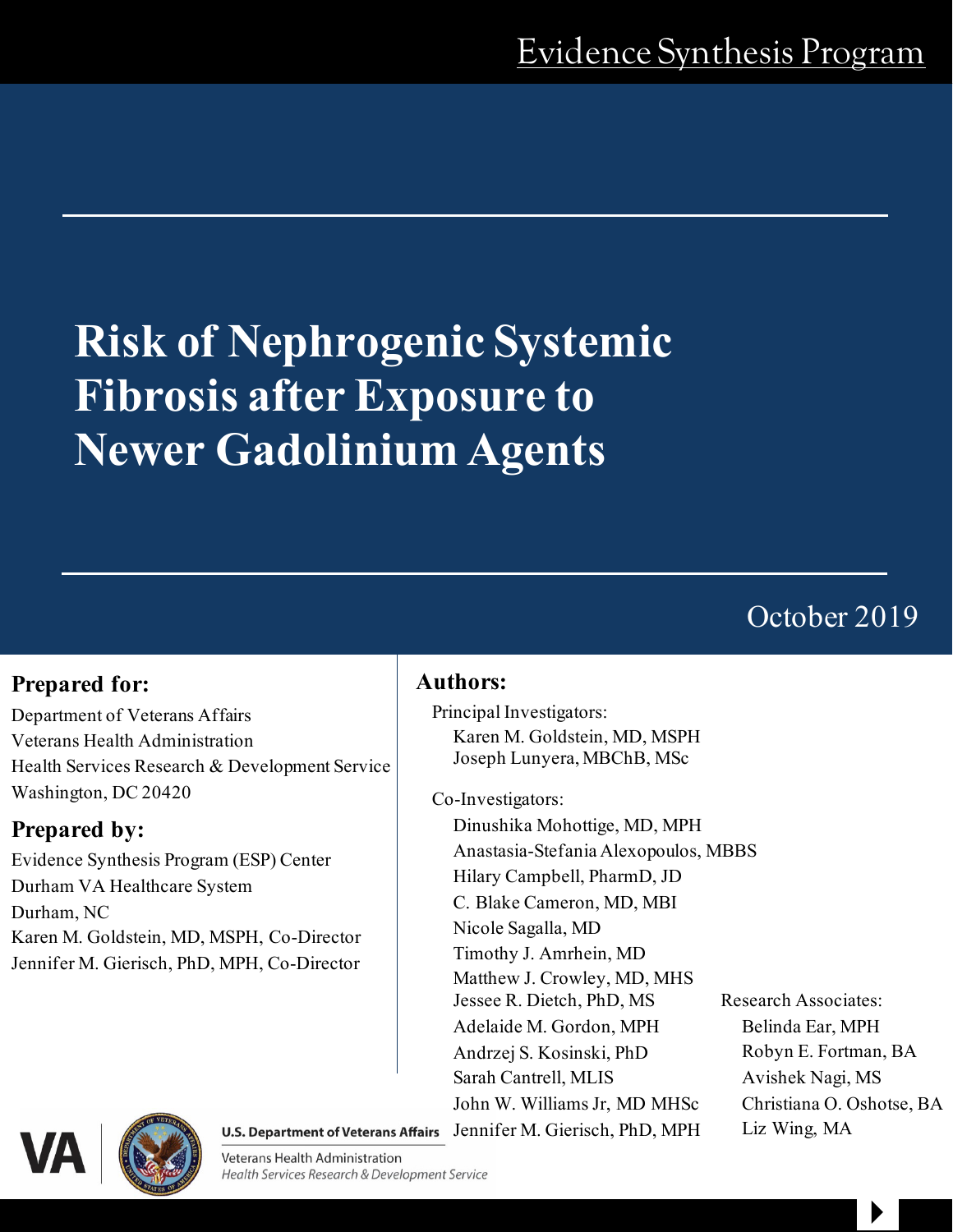# **PREFACE**

The VA Evidence Synthesis Program (ESP) was established in 2007 to provide timely and accurate syntheses of targeted healthcare topics of importance to clinicians, managers, and policymakers as they work to improve the health and healthcare of Veterans. These reports help:

- Develop clinical policies informed by evidence;
- Implement effective services to improve patient outcomes and to support VA clinical practice guidelines and performance measures; and
- Set the direction for future research to address gaps in clinical knowledge.

The program is comprised of four ESP Centers across the US and a Coordinating Center located in Portland, Oregon. Center Directors are VA clinicians and recognized leaders in the field of evidence synthesis with close ties to the AHRQ Evidence-based Practice Center Program and Cochrane Collaboration. The Coordinating Center was created to manage program operations, ensure methodological consistency and quality of products, and interface with stakeholders. To ensure responsiveness to the needs of decision-makers, the program is governed by a Steering Committee comprised of health system leadership and researchers.The program solicits nominations for review topics several times a year via th[e program website](https://www.hsrd.research.va.gov/publications/esp/TopicNomination.cfm).

Comments on this evidence report are welcome and can be sent to Nicole Floyd, Deputy Director, ESP Coordinating Center a[t Nicole.Floyd@va.gov](mailto:Nicole.Floyd@va.gov).

**Recommended citation:** Goldstein KM, Lunyera J, Mohottige D, Amrhein TJ, Alexopoulos AS, Campbell H, Cameron CB, Sagalla N, Crowley MJ, Dietch JR, Gordon AM, Kosinski AS, Cantrell S, Williams JW Jr, Gierisch JM. Risk of Nephrogenic Systemic Fibrosis After Exposure to Newer Gadolinium Agents. Washington, DC: Evidence Synthesis Program, Health Services Research and Development Service, Office of Research and Development, Department of Veterans Affairs. VA ESP Project #09-010; 2019. Posted final reports are located on the ES[P search page.](https://www.hsrd.research.va.gov/publications/esp/reports.cfm)

This report is based on research conducted by the Evidence-based Synthesis Program (ESP) Center located at the **Durham VA Healthcare System, Durham, NC**, funded by the Department of Veterans Affairs, Veterans Health Administration, Office of Research and Development, Quality Enhancement Research Initiative. This work was supported by the Durham Center of Innovation to Accelerate Discovery and Practice Transformation (ADAPT), (CIN 13-410) at the Durham VA Health Care System. The findings and conclusions in this document are those of the author(s) who are responsible for its contents; the findings and conclusions do not necessarily represent the views of the Department of Veterans Affairs or the United States government. Therefore, no statement in this article should be construed as an official position of the Department of Veterans Affairs. No investigators have any affiliations or financial involvement (*eg*, employment, consultancies, honoraria, stock ownership or options, expert testimony, grants or patents received or pending, or royalties) that conflict with material presented in the report.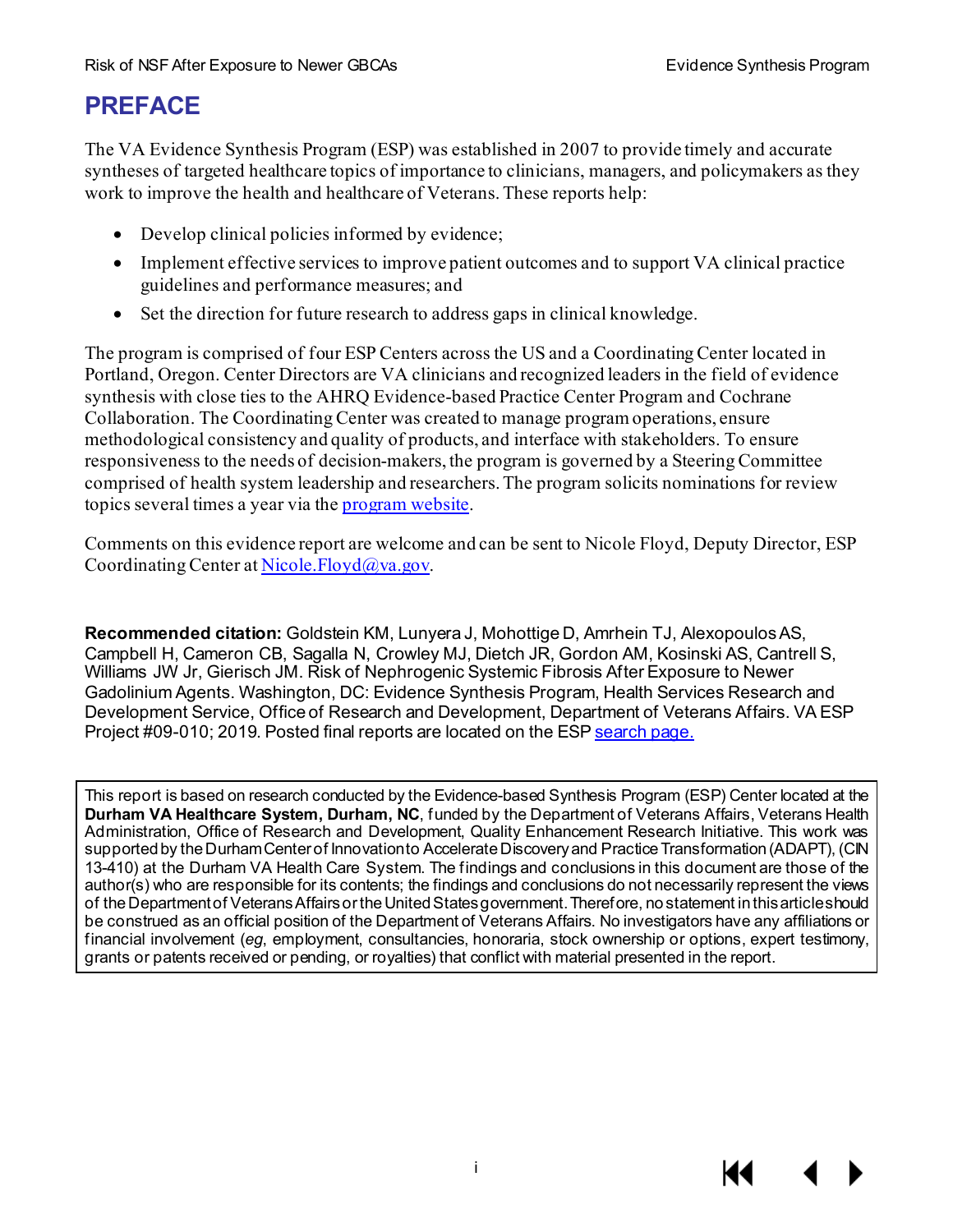# **ACKNOWLEDGMENTS**

This topic was developed in response to a nomination by Patrick Pun, Medical Director, Dialysis Unit, Durham VA Medical Center, for the purpose of guiding the Nephrology Field Advisory Committee's recommendations for development of national and local policies. The scope was further developed with input from the topic nominators (*ie*, Operational Partners), the ESP Coordinating Center, the review team, and the technical expert panel (TEP).

In designing the study questions and methodology at the outset of this report, the ESP consulted several technical and content experts. Broad expertise and perspectives were sought. Divergent and conflicting opinions are common and perceived as healthy scientific discourse that results in a thoughtful, relevant systematic review. Therefore, in the end, study questions, design, methodologic approaches, and/or conclusions do not necessarily represent the views of individual technical and content experts.

#### **Operational Partners**

Operational partners are system-level stakeholders who have requested the report to inform decision-making. They recommend Technical Expert Panel (TEP) participants; assure VA relevance; help develop and approve final project scope and timeframe for completion; provide feedback on draft report; and provide consultation on strategies for dissemination of the report to field and relevant groups.

Patrick Pun, MD, MHS VHA Renal Field Advisory Committee Medical Director, Dialysis Unit Durham VA Medical Center

Susan Crowley, MD, FASN VHA National Program Director for Kidney Disease Chief, Renal Section VA Connecticut Healthcare System

## **Technical Expert Panel (TEP)**

To ensure robust, scientifically relevant work, the TEP guides topic refinement; provides input on key questions and eligibility criteria, advising on substantive issues or possibly overlooked areas of research; assures VA relevance; and provides feedback on work in progress. TEP members are listed below:

Brent Wagner, MD, MS, FACP, FASN Acting Associate Chief of Staff, Research New Mexico VA Health Care System Associate Professor of Medicine University of New Mexico

Clare Haystead, MD Radiologist, Radiology Service Durham, VA Medical Center Assistant Professor of Radiology Duke University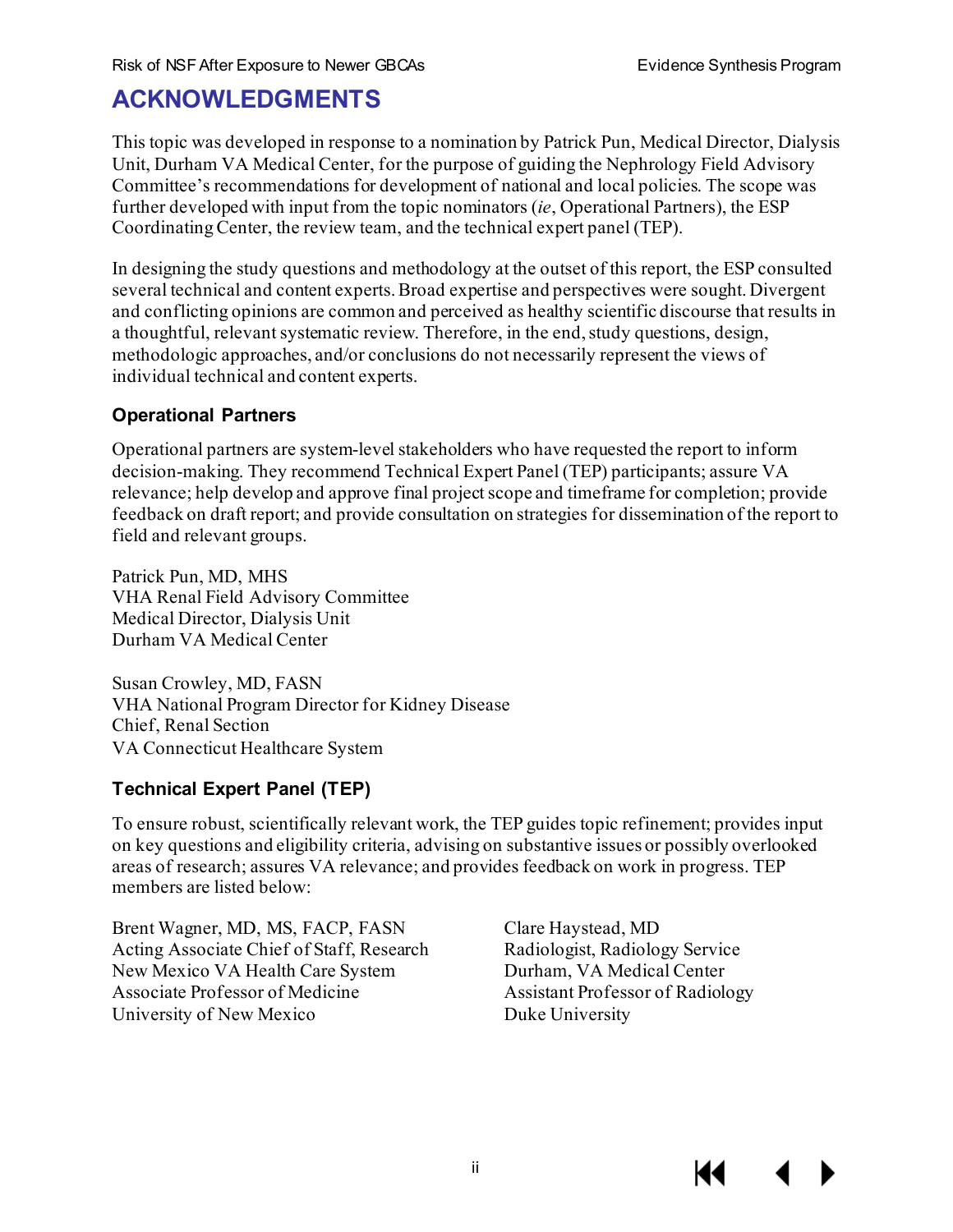#### Risk of NSF After Exposure to Newer GBCAs **Exposure Exposure Exposure CECAS** Evidence Synthesis Program

Roger Chou, MD Director of the Pacific Northwest Evidencebased Practice Center Professor of Medicine Oregon Health & Science University

Ira Krefting, MD Deputy Director for Safety Division Medical Imaging Products Office of Drug Evaluation US Food and Drug Administration

#### **Peer Reviewers**

The Coordinating Center sought input from external peer reviewers to review the draft report and provide feedback on the objectives, scope, methods used, perception of bias, and omitted evidence. Peer reviewers must disclose any relevant financial or non-financial conflicts of interest. Because of their unique clinical or content expertise, individuals with potential conflicts may be retained. The Coordinating Center and the ESP Center work to balance, manage, or mitigate any potential nonfinancial conflicts of interest identified.

KI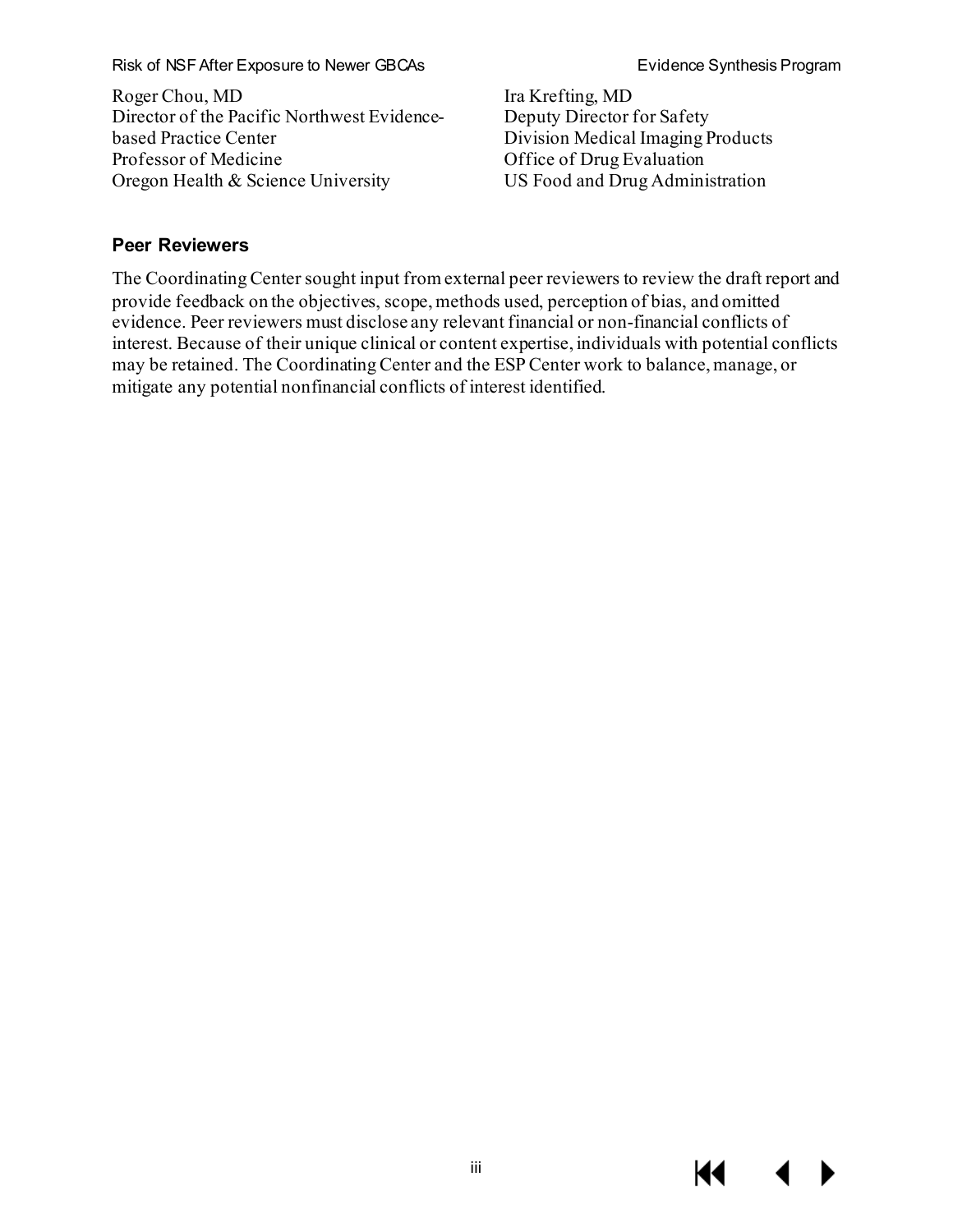# **EXECUTIVE SUMMARY**

## **INTRODUCTION**

Nephrogenic systemic fibrosis (NSF) is a debilitating and, in most cases, fatal condition associated with exposure to certain gadolinium-based contrast agents (GBCA) administered during magnetic resonance imaging (MRI) or angiography (MRA) scans. Clinically, NSF presents as fibrosis of the skin and internal organs such as the heart, liver, and lungs, and occurs conspicuously in persons with end-stage renal disease (ESRD). The first reports of NSF occurred in the early 2000s, and recognition of a causative relationship between NSF and some GBCAs led to the issuance of an FDA boxed warning in 2007.

Gadolinium remains an optimal contrast agent for the enhancement of MRIs. Because gadolinium is toxic in its free form, it must be stabilized by chelation, or bonding, to a ligand to be safe for human use. GBCAs can be characterized by the structure of their individual chelate (macrocyclic/linear) and charge (ionic/non-ionic). These features contribute to the stability of a given GBCA and how easily gadolinium is disconnected from its ligand. These differences in stability of the linkage of gadolinium to the chelate ligand are thought to be a key factor in the risk of NSF as fibrosis development is thought to be due to gadolinium deposition in tissue. Newer GBCAs impart greater stability to the gadolinium-ligand bond and thus are thought to be associated with lower, or potentially minimal, NSF risk.

An additional critical risk factor for the development of NSF is renal impairment. All GBCAs are cleared, at least in part, from the body by the kidneys, and almost all cases of NSF have occurred in individuals with advanced kidney disease (eGFR <30 mL/min/1.73m2). However, other patient-level risk factors have been proposed as well, including the severity and chronicity of kidney dysfunction and inflammation.

While some advisory boards recommend liberalized use of the newer classes of GBCAs, others warn against risk for NSF with all classes of GBCAs. These divergent positions reflect uncertainties regarding the relative safety of newer versus older classes of GBCAs and the degree of kidney dysfunction that portends risk for NSF. In the VA, the use of gadolinium is currently restricted in Veterans with advanced kidney disease. These restrictions limit access to high-quality MRI for the diagnosis and management of numerous, and some life-threatening, diseases. Despite these uncertainties, few studies have assessed risk for NSF with GBCA exposure specifically in relation to newer agents; across the range of kidney function; and according to patients' underlying profile on comorbid factors that might amplify NSF risk, including diabetes and hypertension. Thus, synthesizing the existing evidence about the safety profile of newer, and presumably more stable, GBCAs across the spectrum of kidney function could inform clinical policies.

The goal of this report is to provide a systematic review of the existing evidence on the risk of NSF with use of newer GBCAs, specifically American College of Radiology (ACR) group II and III agents, to inform the development of VA guidelines on their use.

1

KI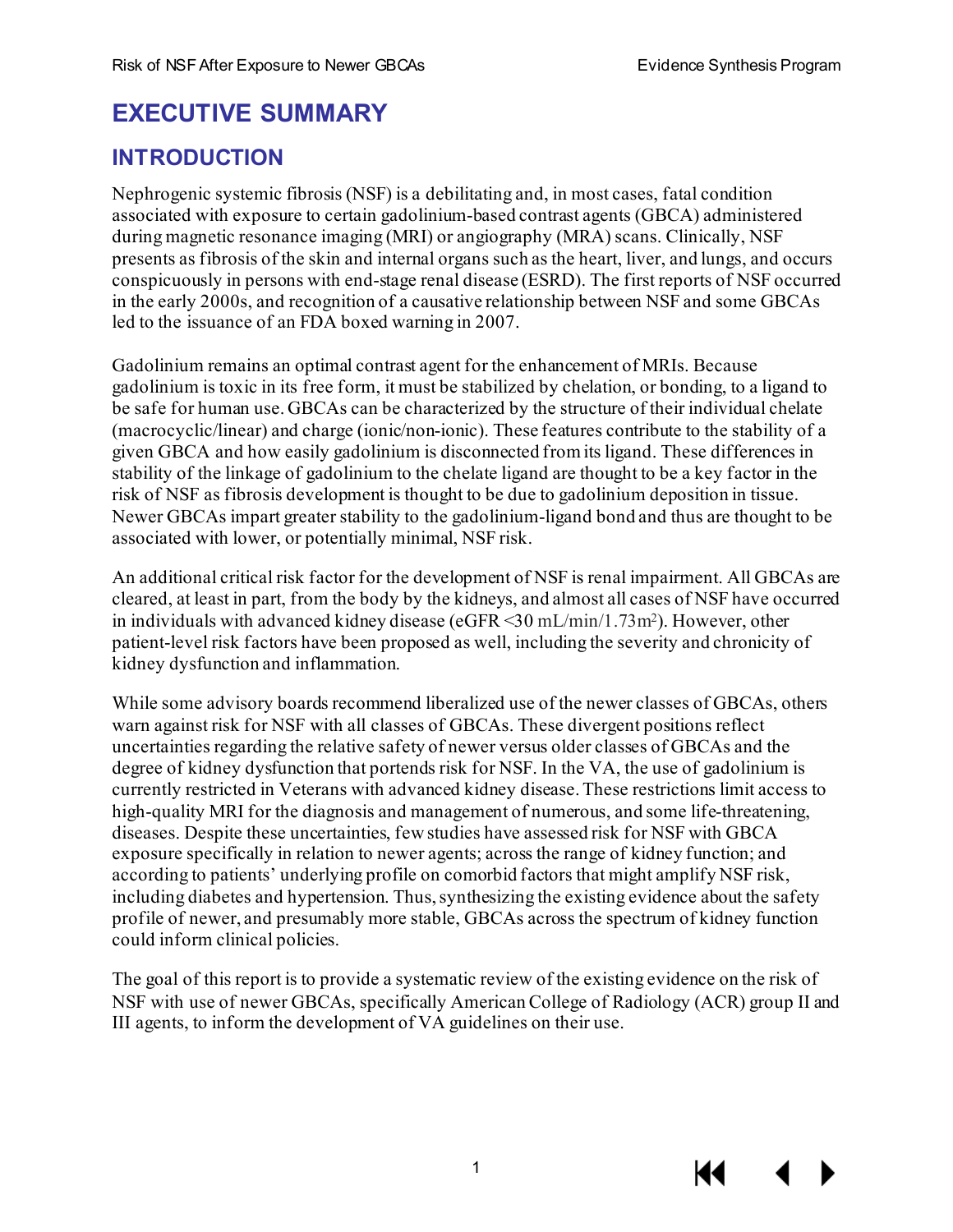At the request of the Veterans Affairs (VA) Nephrology Field Advisory Committee, we conducted a systematic review to address the following key questions (KQ):

- **KQ 1:** When exposed to newer gadolinium-based contrast agents (defined as American College of Radiology group II and III agents), what is the occurrence of nephrogenic systemic fibrosis per index GBCA exposure among:
	- **A.** All patients without restriction by kidney function
	- **B.** Patients with key risk factors for chronic kidney disease (*eg*, diabetes and hypertension)
	- **C.** Patients with any degree of kidney disease (*ie*, acute kidney injury or chronic kidney disease)
- **KQ 2:** When compared with older gadolinium-based contrast agents (American College of Radiology group I agents), what is the occurrence of nephrogenic systemic fibrosis per index GBCA exposure for newer GBCAs among:
	- **A.** All patients without restriction by kidney function
	- **B.** Patients with key risk factors for chronic kidney disease (*eg*, diabetes and hypertension)
	- **C.** Patients with any degree of kidney disease (*ie*, acute kidney injury or chronic kidney disease)

# **METHODS**

We developed and followed a standard protocol for this review in collaboration with operational partners and a Technical Expert Panel (PROSPERO registration number CRD42019135783).

#### **Data Sources and Searches**

We searched MEDLINE® (via PubMed®), Embase, Cochrane Central Register of Controlled Trials (CENTRAL), and Web of Science from inception through January 7, 2019. We also examined the bibliographies of recent reviews for additional relevant studies.

## **Study Selection**

In brief, the major eligibility criteria were studies that examined ACR group II and/or III GBCA exposure and NSF as an outcome. For ease of clinical applicability, we adopted the class groupings for GBCAs given by the American College of Radiology in their 2018 guidelines. We included a broad range of study designs ranging from nonrandomized trials to cohort studies in order to capture any study quantitatively reporting NSF in association with GBCA exposure at the specific agent level. Studies were excluded if they did not report the number of patients exposed by specific GBCA. Similarly, studies were excluded if they only identified the specific GBCA exposure for those patients ultimately diagnosed with NSF but not the rest of the study population. We also included case reports and case series for patients with NSF that clearly described exposure to an ACR group II and/or III GBCA.

К€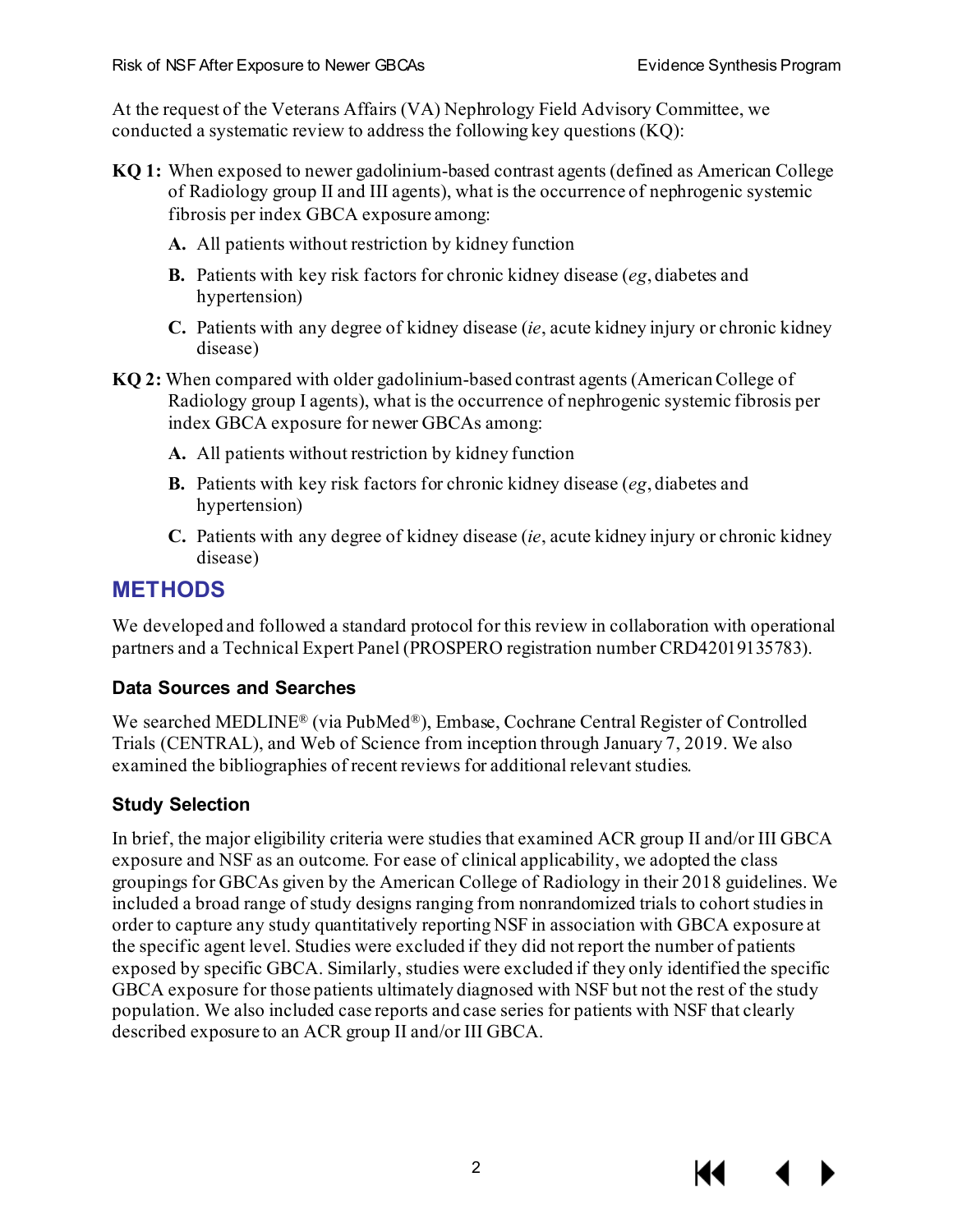Using these prespecified inclusion/exclusion criteria, investigators and the DistillerSR Artificial Intelligence tool evaluated titles and abstracts to identify potentially eligible studies. Studies that met all eligibility criteria at full-text review were included for data abstraction.

#### **Data Abstraction and Quality Assessment**

Key characteristics abstracted included patient descriptors, specifics of gadolinium agent exposure (*eg,* specific agent, dose, number of doses received), comparator (if any), outcomes (confirmed or suspected diagnosis of nephrogenic systemic fibrosis), and source of study funding. Multiple reports from a single study were treated as a single data point, prioritizing results based on the most complete and appropriately analyzed data. Key features relevant to applicability included the match between the sample and target populations (*eg*, age, Veteran status).

For randomized, nonrandomized, and controlled before-after studies, we used criteria from the Cochrane EPOC risk of bias (ROB) tool. We assigned a summary ROB score (low, unclear, high) to individual studies, based on the impact of sources of bias on the results of the study.

For observational cohort and case-control studies, we adapted the Newcastle-Ottawa ROB scale (from the version modified by Guyatt and colleagues). For questions relevant to cohort studies with exposed and non-exposed groups, we consider "exposed" to mean patients who received any ACR Group II or III agent of interest and "nonexposed" to mean patients who received an agent not of primary interest (*eg*, ACR Group I agents). For cohorts that only report an exposed group, we included a "not applicable" response option for questions specific to exposed and nonexposed groups. Given the number of eligible cohort and case-control studies, we did not evaluate the ROB for case reports or case series studies.

#### **Data Synthesis and Analysis**

We described the included studies using summary tables and graphical displays. Given the heterogeneity in study methodology, including population enrolled, follow-up time period, and diagnostic criteria, we did not calculate summary effects (*ie*, meta-analysis). As a result, the data were synthesized narratively. While we did not calculate summary estimates across studies, we do present forest plots of the point estimates and exact upper 95% confidence interval (CI) for individual studies that were primarily designed to identify cases of NSF. Studies were grouped by the following categories of kidney function: all patients without restriction by renal function, patients with risk factors for chronic kidney disease, and patients with any degree of kidney disease. This last category was subdivided by stage of kidney disease (*ie*, chronic kidney disease [CKD], as acute kidney injury [AKI] was inconsistently reported). We use the phrase "index GBCA exposure" to refer to the contrast agent of primary exposure as identified in each study.

We analyzed potential reasons for inconsistency in treatment effects across studies by evaluating differences in the study population, intervention, comparator, and outcome definitions. The certainty of evidence (COE) for each key question was assessed using the approach described by the Grading of Recommendations Assessment, Development, and Evaluation (GRADE) working group. We limited GRADE ratings to those outcomes identified by the stakeholders and technical expert panel as critical to decision-making (*ie*, development of NSF). Additionally, we limited COE assessment to the highest order study designs (*ie,* EPOC criteria studies,

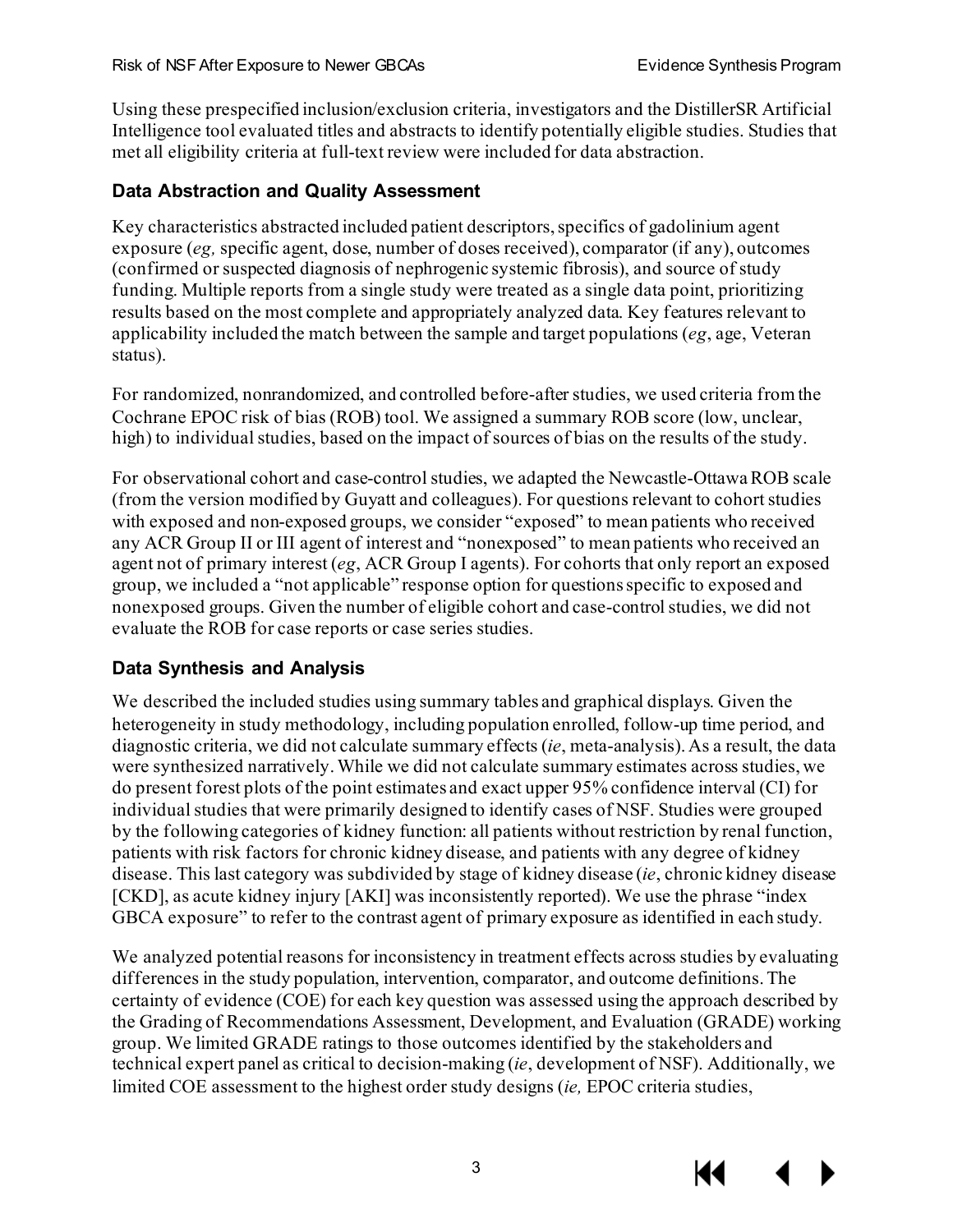prospective and retrospective cohorts). COE was not assessed for studies that only enrolled patients with chronic liver disease.

# **RESULTS**

#### **Results of Literature Search**

We identified 1,150 citations, of which 314 were reviewed at the full-text stage. Of these, 28 unique studies were retained for data abstraction. They consisted of 26 cohort studies (10 prospective and 16 retrospective), 1 case control study, and 1 nonrandomized trial.

Because of the variability in methods across included studies and the low numbers NSF cases found, we report the occurrence of NSF cases per index GBCA exposure as opposed to a relative risk, prevalence, or incidence. This allows for accurate reporting of the phenomena of interest and for comparison across studies that use both the term incidence and prevalence. We use the term 'index' exposure to indicate the only gadolinium contrast agent exposure as reported by the study or the primary exposure for studies in which patients were exposed to multiple GBCAs (*ie*, confounded exposures).

#### **Summary of Results for Key Questions**

#### *KQ 1*

There were 16 studies that assessed NSF occurrence following exposure to ACR groups II and III GBCAs; 15 were cohort studies and 1 was a nonrandomized controlled trial. Overall, none of the 16 studies (n=80,715) reported a case of NSF during follow up. Three cohort studies enrolled 62,544 patients without restriction for kidney function or CKD risk factors (KQ 1A). No cases of NSF were reported (calculated exact upper 95% confidence interval [CI] range 0.0001 to 0.0011), although the certainty of evidence (COE) is low. There were no studies that assessed NSF risk specifically in patients with key risk factors for CKD such as diabetes and hypertension (KQ 1B). 12 studies assessed rates of NSF in patients with some degree of kidney disease (KQ 1C). Two of these studies, comprising 15,377 and 908 patient-level exposures respectively, reported no cases of NSF among patients with any stage of CKD (calculated exact upper 95% CI range 0.0002 to 00.0196), although rated as low COE. Six studies assessed NSF risk in patients with moderate CKD (stages 3 to 5); 3 of which reported NSF as a primary outcome. These 4 cohort studies had a pooled patient population of 887 and reported no cases of NSF (calculated exact upper 95% CI range 0.0111 to 0.0246), with very low COE. The other three of the 6 studies (2 cohort and 1 nonrandomized controlled trial) assessed NSF as the secondary outcome among a total of 126 index exposures among patients with moderate CKD; none reported cases of NSF. Three studies determined rates of NSF in patients with end-stage renal disease (ESRD): there were no cases of NSF reported among a total of 552 exposed patients across these studies (calculated exact upper 95% CI range 0.0092 to 0.3085) and rated as low COE.

#### *KQ 2*

Of the studies that met our inclusion criteria, 12 assessed NSF risk both among patients who had index exposure to ACR group I agents and patients who had index exposure to ACR group II agents. Across the 12 studies, there were 110,345 patients with index exposures to an ACR group I agent, 8,499 patients with index exposures to an ACR group II agent, and no patients with an index exposure to ACR group III GBCAs. Secondary GBCA exposure appears to be an

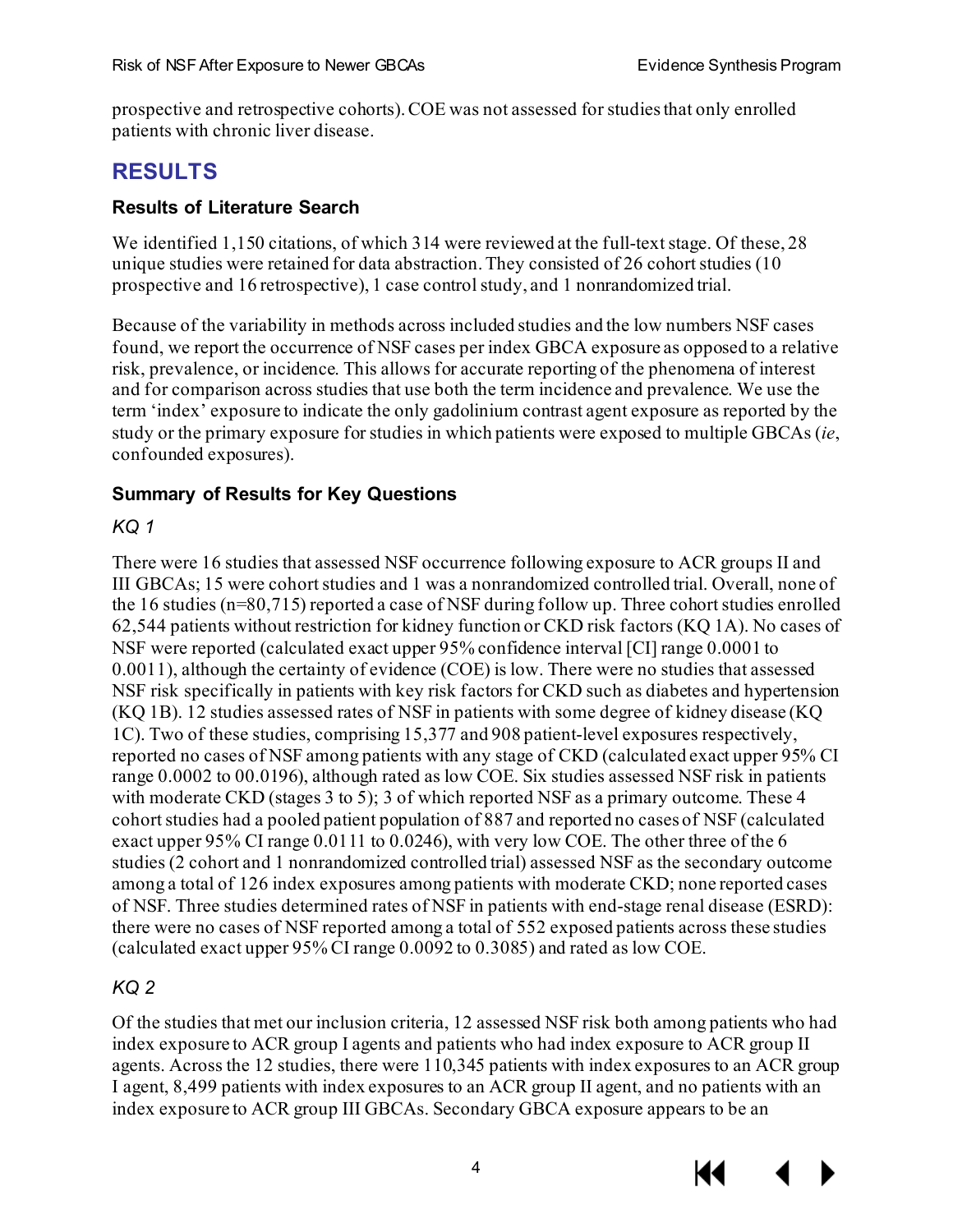occurrence in a minority of cases; however, potential GBCA exposure other than the index exposure was not consistently reported across included studies. Overall, there were 41 NSF cases reported with a clearly identified GBCA exposure. Of these NSF cases, 37 occurred after at least some exposure (index or otherwise) to an ACR group I agent and 4 had an index exposure to an ACR group II agent. Of the 4 cases of NSF after index exposure to ACR group II agents, 3 appear to be confounded with other unspecified GBCAs. Two cohort studies in a general patient population (KQ 2A) reported 14 cases of NSF after 108,790 ACR group I exposures (calculated exact upper 95% CI range 0.0001 to 0.0003) and 1 case of NSF after 3,646 ACR group II GBCA exposures (calculated exact upper 95% CI range 0.0018 to 0.0058), although rated as very low COE. Similar to KQ 1, we did not find any studies that focused specifically on patients at risk for CKD (KQ 2B). Across 9 cohort studies that enrolled patients with any degree of kidney disease, including ESRD on dialysis (KQ 2C), 15 cases of NSF were reported after ACR group I GBCA exposure (calculated exact upper 95% CI range 0.0065 to 0.4593), and 0 cases NSF after ACR group II GBCA exposure (calculated exact upper 95% CI range 0.0025 to 0.9750). One additional case was reported among 38 patients on hemodialysis who was exposed to both an ACR group I and group II GBCA (no exact 95% CI calculated for this study). However, the evidence was rated as very low COE. One case-control study that enrolled patients with kidney disease reported 7 patients with NSF after ACR group I index GBCA exposure and 3 after ACR group II index GBCA exposure.

# **DISCUSSION**

#### **Key Findings**

The primary objective of KQ 1 was to identify the occurrence of NSF following index exposure to the macrocyclic and newer linear GBCAs (ACR groups II and III). Our secondary objective was to identify the occurrence of NSF within specific subpopulations: all patients regardless of kidney function status; patients with CKD risk factors such as hypertension and diabetes; and patients with any degree of kidney disease. We included 16 eligible studies consisting of 15 cohort studies, and 1 nonrandomized controlled trial. Across these studies, ROB was mostly high or unclear. The pooled patient population in the mostly prospective cohort studies was 80,932. Across these studies, there were no cases of NSF reported following exposure to the macrocyclic and newer linear GBCAs (ACR group II and III). While these findings were consistent across patient subpopulations, the majority of patients exposed across all 16 studies did not have CKD. None of the included studies assessed NSF occurrence specifically among patients with CKD risk factors such as hypertension and diabetes, and AKI was inconsistently reported. The exact calculated upper 95% CI for the estimate of NSF occurrence per exposure ranged from 0.0001 to 0.3085. Thus, rare events remain possible in understudied populations (*eg*, CKD, AKI, and patients at risk for CKD).

We also assessed the occurrence of NSF among patients after index exposure to macrocyclic or newer linear GBCAs (ACR group II or III) compared with older linear GBCAs (ACR group I). We conducted a narrative synthesis of the 12 included studies for KQ 2, including 1 nested casecontrol study and 11 cohort studies. Across these studies, there were 110,345 patient index exposures to ACR group I GBCAs, 8,499 patient index exposures to ACR group II GBCAs, and no patient index exposures to the single ACR group III GBCA, gadoxetic acid. Most cohort studies were retrospective and reviewed existing chart records and administrative databases with occasional supplementation by provider recall. The majority of the patient-level index exposures



КK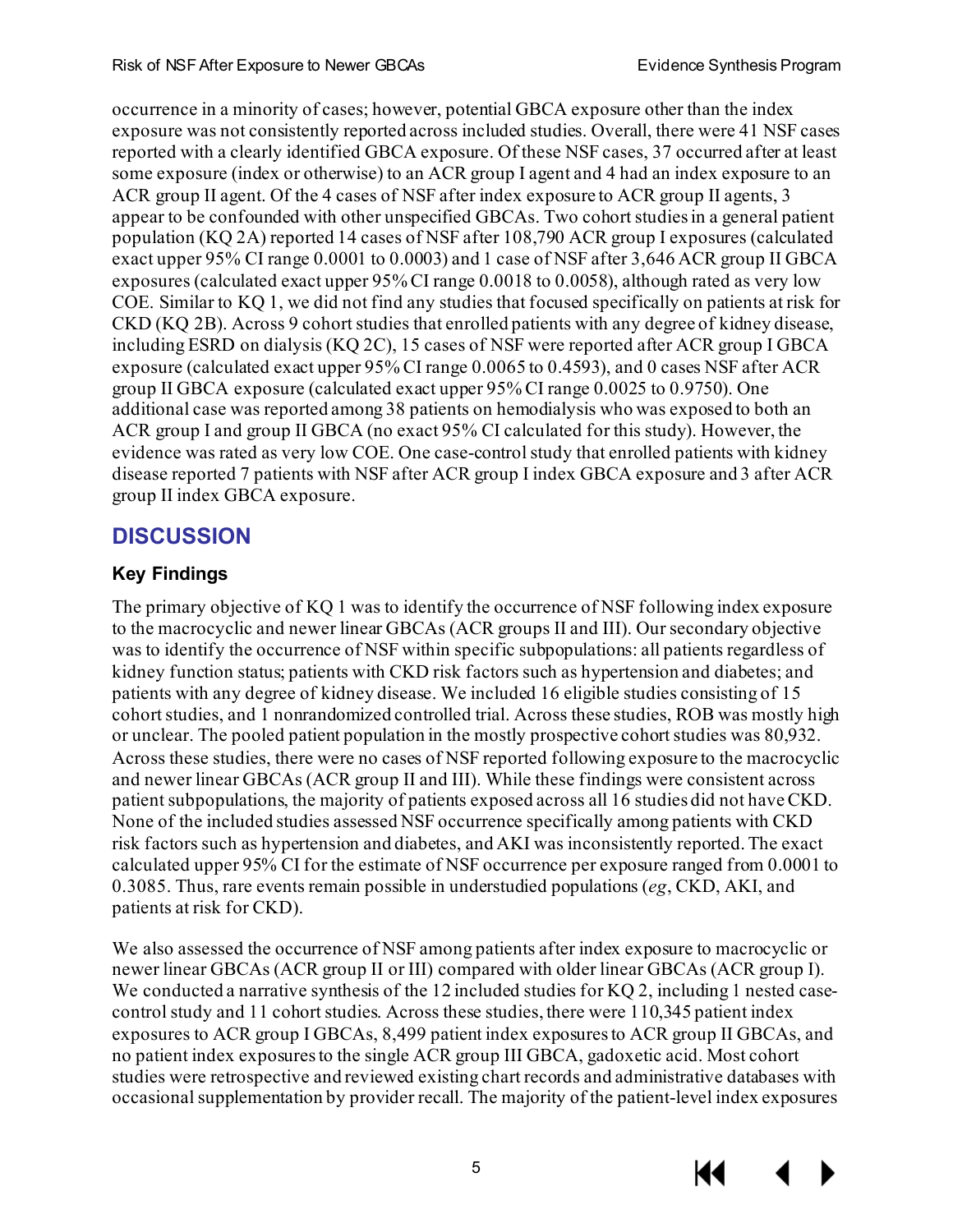across these 12 studies occurred in general patient populations with mostly normal kidney function (112,436 of 118,844, or 94.6%). Those studies focused on patients with CKD were grouped by general stage of CKD with 3 studies looking at NSF across any CKD stage, 2 studies focused on patients with stage 3-5 CKD, and 4 studies examining patients on dialysis only (5,427 patient index GBCA exposures). No studies specifically examined patients at risk for CKD.

Of the 41 cases of NSF identified with a clearly identified GBCA exposure in these 12 studies, only 4 cases were among ACR group II agents, of which 3 appear to be confounded with other unspecified GBCAs. The rest of the NSF cases occurred among patients with at least some reported exposure to ACR group I agents. Among the 4 cases of NSF that occurred after index exposure to ACR group II agents, all had CKD of some stage and 2 had eGFR <30 or were on dialysis. Thus, across studies with 8,499 index exposures to ACR group II patients there was 1 reported unconfounded case of NSF (note that this case came from a study that did not report exposures received outside the study institution). The exact upper 95% CI for NSF occurrence per index GBCA exposure for ACR group I agents ranged from 0.0001 to 0.4593 compared to ACR group II agents which ranged from 0.0018 to 0.9750. Thus, incident NSF is rare but the confidence intervals for ACR group I and group II agents are similar.

Overall, the relatively scarce data among patients with CKD, those at risk for CKD, and those exposed to the single ACR group III agent limit conclusions that can be drawn about the safety of GBCA exposure in these situations. The certainty of evidence for both KQs was low to very low.

## **Applicability**

Because the currently recognized major determining factors in the pathophysiology of NSF are biological in nature, the results in this report are presumed to be readily applicable to the VA population. In fact, we purposely chose to make eligible those studies that included pediatric populations as we felt that the pathophysiology of NSF would be similar enough to adult populations to provide useful evidence. However, we did find 1 study conducted solely in a VA setting.

#### **Research Gaps/Future Research**

In brief, research is needed with patients who have known risk factors for CKD and AKI. Consistent use of standardized categorizations of CKD stages and diagnostic criteria for NSF would strengthen future research findings. Research is also needed on understudied GBCAs, specifically gadoexetic acid (Eovist®). Future studies of NSF after GBCA exposure should collect and report detailed exposure history at the individual level, including dose per scan and total cumulative dose per patient. GBCA use must be considered across health care systems to capture comprehensive exposure data. Large, comprehensive health care systems, like the VA, are well-situated to conduct high-quality observational studies that could capture the majority or all GBCA exposures and cases of NSF. In particular, leveraging comprehensive electronic health record systems could support examination of NSF risk among patients with risk factors for CKD and those with AKI who have not been studied to date.